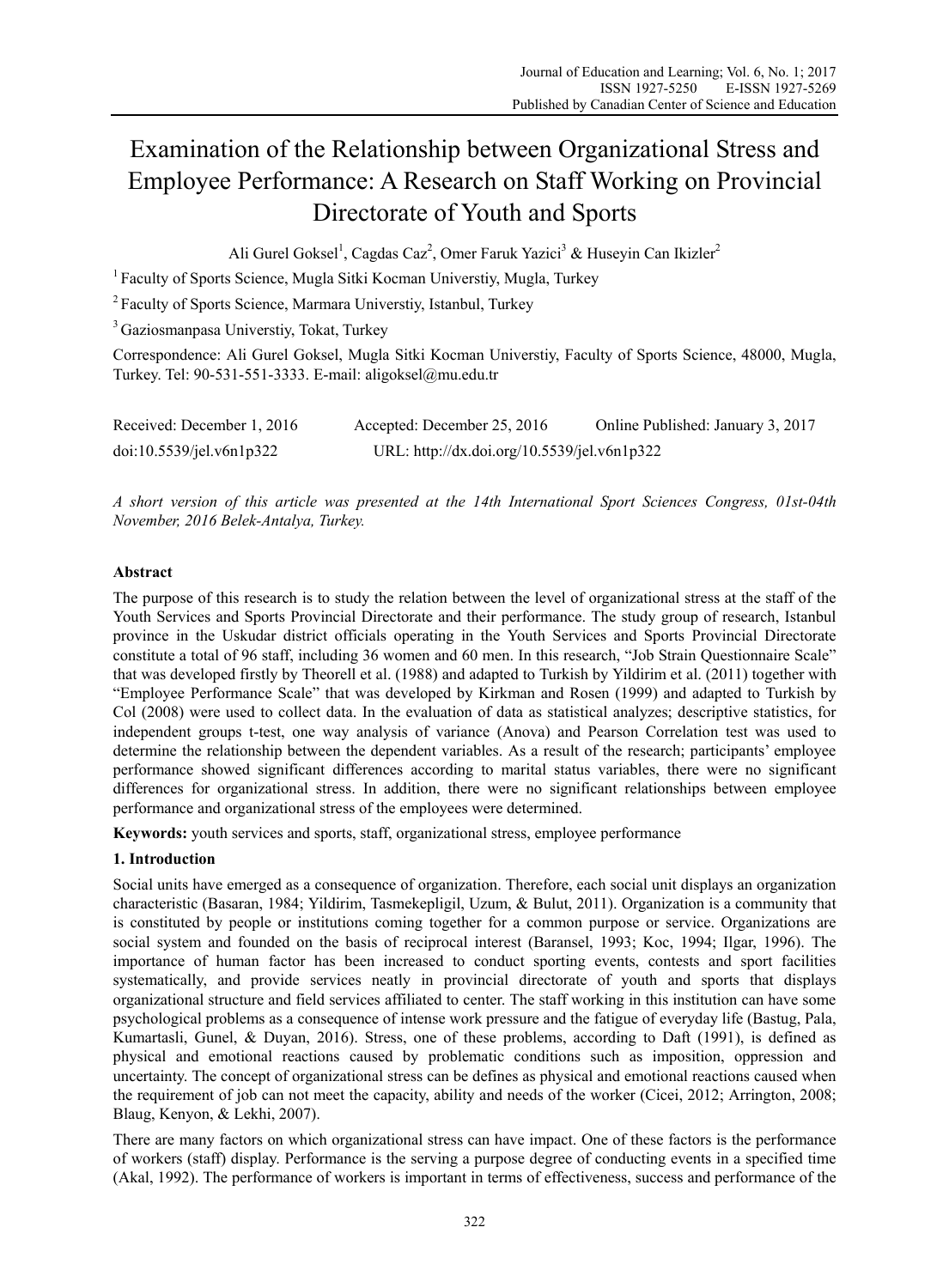organization. Moreover, researchers like Campell state that performance is not only a result of the event but also it is the event itself. Campell characterizes performance as measurable and proper behaviors according to contribution level of workers to organizational purposes (Suliman, 2001). In the light of the information about organizational stress and employee performance, it can be suggested that these two concepts are important in terms of employee (workers). It is a stubborn fact that employee exposed to stress will have problems in their everyday life and that the performance will be effected negatively. When researches into these concepts are examined, some researchers have conducted studies into organizational stress (Kristiansen, Halvari, & Roberts, 2012; Uzum, Mirzeoglu, Polat, & Akpinar, 2013; Kristiansen, Murphy, & Roberts, 2012; Fletcher & Hanton, 2003; Didymus & Fletcher, 2014) and some have conducted studies into employee performance (Col, 2008; Yildiz, Dagdeviren, & Cetinyokus, 2008; Ozutku, Agca, & Cevrioglu, 2008; Yilmaz & Karahan, 2010; Turunc & Celik, 2010; Onay, Suslu, & Kilci, 2011; Dogu & Yilmaz, 2015; Cakici & Dogan, 2014; Ogut & Kaplan, 2015).

In our country, provincial directorate of youth and sports and field services of it have important role to provide sport services, coordinate sport events and train successful athletes. It can be said that stress, one of the most factors effecting staff working in these institutions, is an important issue that should be pursued and discoursed because it is thought that the concept of organizational stress has negative impact on employee performance. Besides, organizational stress can cause employee to estrange from their everyday life and influence their performance negatively. At this point, it can be thought that the results of this study become important in terms of employee to be aware of stress they have at work and how this stress can influence their performance. This study can contribute the literature because it provides reference for the organizational stress and employee performance researches conducted in all fields, especially in sport sciences. In the light of this information, the aim of this study is to examine the relationship between organizational stress and employee performance in provincial directorate of youth and sports. For this purpose, following questions will be answered: (1) What level is the organizational stress and employee performance of the staff in provincial directorate of youth and sports?

(2) Are there any differences between genders in terms of the organizational stress and employee performance of the staff in provincial directorate of youth and sports?

(3) Are there any differences between marital status in terms of the organizational stress and employee performance of the staff in provincial directorate of youth and sports?

(4) Are there any differences between educational statuses in terms of the organizational stress and employee performance of the staff in provincial directorate of youth and sports?

(5) Are there any differences between monthly incomes in terms of the organizational stress and employee performance of the staff in provincial directorate of youth and sports?

(6) Are there any differences between age categories in terms of the organizational stress and employee performance of the staff in provincial directorate of youth and sports?

(7) Is there a significant relationship between organizational stress and employee performance of the staff in provincial directorate of youth and sports?

## **2. Method**

## *2.1 The Method of the Study*

The study was conducted with relational scanning model, which is one of the general scanning models. "Scanning Models are the research approaches that aim to describe an existing or past situation as is" (Karasar, 2000).

## *2.2 The Universe and the Sampling of the Study*

36 female (37.5%) and 60 male (62.5%) working in Istanbul Provincial Directorate of Youth and Sports in 2016 consisted the sample group.

## *2.3 Data Collection Tool*

"Organizational Stress Scale", "Employee Performance Scale" and Personal Information Form developed by the researchers have been used for data collection. Organizational Stress Scale was developed by Theorell, Perski, and Åkerstedt (1988) and adapted to Turkish by Yildirim et al. (2011). The scale consists of four subscales (Social Support, Work Load, Skill Usage and Decision-making) and 14 items, and it is likert type scale (Always:5, Mostly:4, Sometimes:3, Rarely:2, Never:1).

Employee Performance Scale was developed by Kirkman and Rosen (1999), and adapted to Turkish by Col (2008). The scale is one-dimensional and has 4 items (5=Strongly agree, 4=Agree, 3=Undecided, 2=not agree,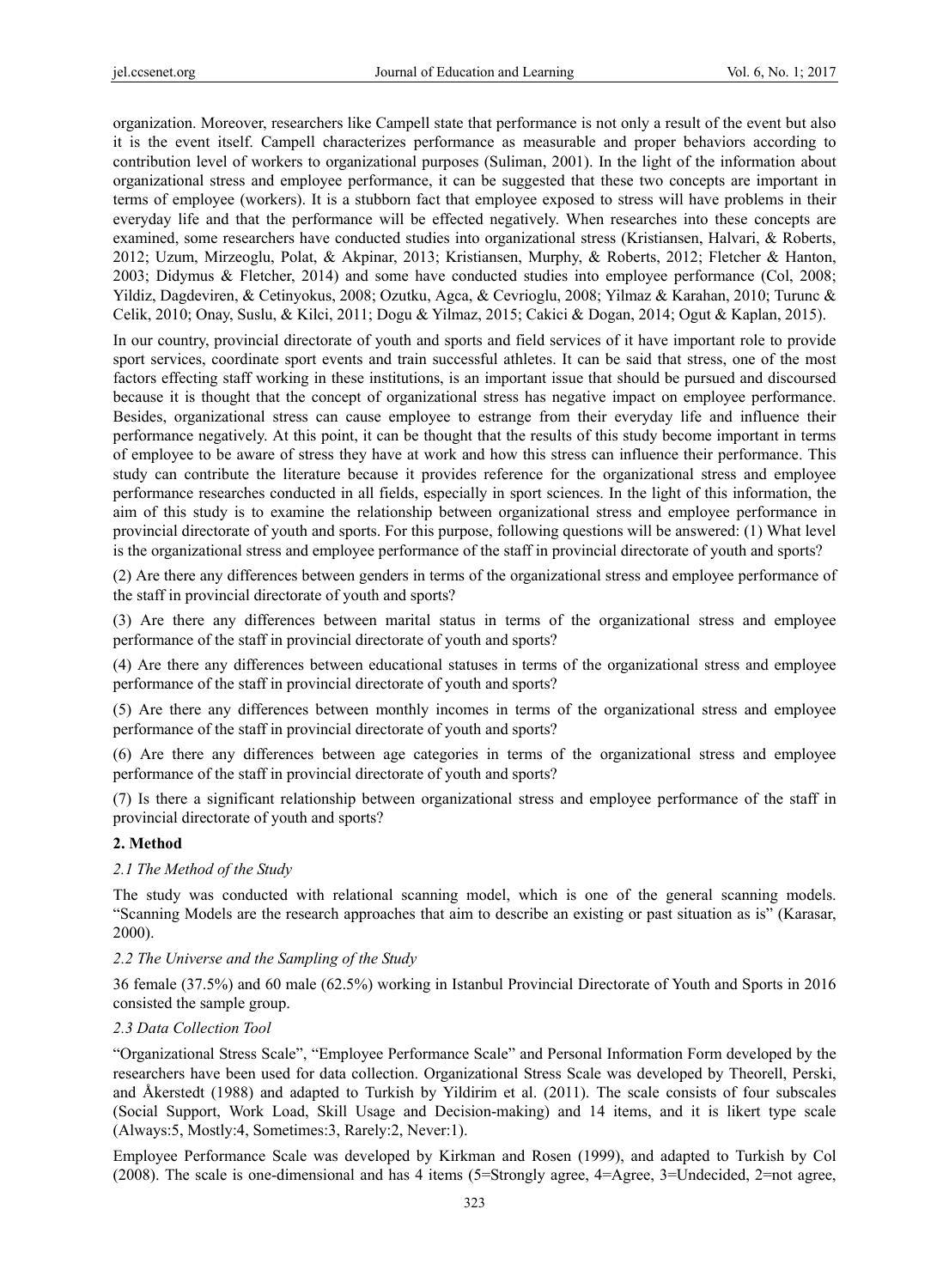1=strongly not agree). Personal Information Form includes variables such as gender, marital status, educational status, monthly income, and age.

Instruments were conducted to employees in working time. Before conducting the scale, detailed information about the scales was given to employees. The scales were conducted to volunteer participants. 96 of 109 raw data were collected after checking data if any wrong answers were given and computerized for the analysis.

### *2.4 The Analysis of Data*

Collected data was analyzed by using descriptive test, independent t test for two groups, one-way ANOVA, Tukey test and Pearson Correlation test. It was decided whether data provided the precondition of parametric tests by examining the results of Skewness and Kurtosis values and Levene test (Buyukozturk, 2012). Kline (2005) has suggested that data displays normal distribution when Kurtosis is between -3 and +3; Skewness is between -10 and +10. Additionally, Equality of variances assumption is ensured when F value, calculated with Levene test, is not significant (p>0.05) (Cokluk, Sekercioglu, & Buyukozturk, 2010). It was reported that analysis ensured the parametric test assumption of the data. Cronbach's Alpha internal consistency coefficient was calculated for the reliability of scales. Internal consistency coefficients of Organizational Stress Scale and Employee Performance Scale were found to be 0.81 and 0.80, respectively.

## **3. Results**

Table 1. The range of scale scores

| Scale                        | N  | X±SD            | <b>Skewness</b> | Kurtosis |
|------------------------------|----|-----------------|-----------------|----------|
| <b>Organizational Stress</b> | 96 | $3.20 \pm 0.35$ | $-0.18$         | $-0.35$  |
| <b>Employee Performance</b>  | 96 | $4.35 \pm 0.58$ | $-1.07$         | 2.18     |

Arithmetic mean scores of employees reported in Organizational Stress Scale and Employee Performance Scale were found to be 3.20  $(\pm 0.35)$  and 4.35  $(\pm 0.58)$ , respectively. When Skewness and Kurtosis values were examined, data collected from employees displayed normal distribution (Table 1).

|  |  |  |  | Table 2. Differences between genders in terms of organizational stress and employee performance |
|--|--|--|--|-------------------------------------------------------------------------------------------------|
|  |  |  |  |                                                                                                 |

| Scale                       | Female $(n=36)$ | Male $(n=60)$   |         |      |
|-----------------------------|-----------------|-----------------|---------|------|
|                             | $X\pm SD$       | $X\pm SD$       |         |      |
| Organizational Stress       | $3.20 \pm 0.39$ | $3.23 \pm 0.33$ | $-0.99$ | 0.32 |
| <b>Employee Performance</b> | $4.44\pm0.54$   | $4.30\pm0.60$   | 1.16    | 0.24 |

No significant differences were found between genders in terms of organizational stress (tOS=-.99,  $p>0.05$ ) and employee performance (tEP=1.16, p>0.05) (Table 2). The Organizational Stress scores of males and females were found to be 3.23, 3.20, respectively. The Employee Performance scores of males and females were found to be 4.30, 4.44, respectively. Females reported higher scores than males in terms of employee performance.

|  |  |  |  |  | Table 3. Differences between Marital Statuses in terms of organizational stress and employee performance |
|--|--|--|--|--|----------------------------------------------------------------------------------------------------------|
|  |  |  |  |  |                                                                                                          |

| Scale                       | Married $(n=66)$<br>$X\pm SD$ | Single $(n=30)$<br>$X\pm SD$ |         |      |
|-----------------------------|-------------------------------|------------------------------|---------|------|
| Organizational Stress       | $3.19\pm0.35$                 | $3.22 \pm 0.35$              | $-0.49$ | 0.62 |
| <b>Employee Performance</b> | $4.46 \pm 0.57$               | $4.10\pm0.52$                | 2.96    | 0.00 |

While no significant differences were found between marital statuses in terms of organizational stress (tOS=-0.49, p>0.05), significant differences were found between marital statuses in terms of employee performance (tEP=2.96, p<0.05, mean EP=4.46). Married employees reported higher scores than singles (Table 3).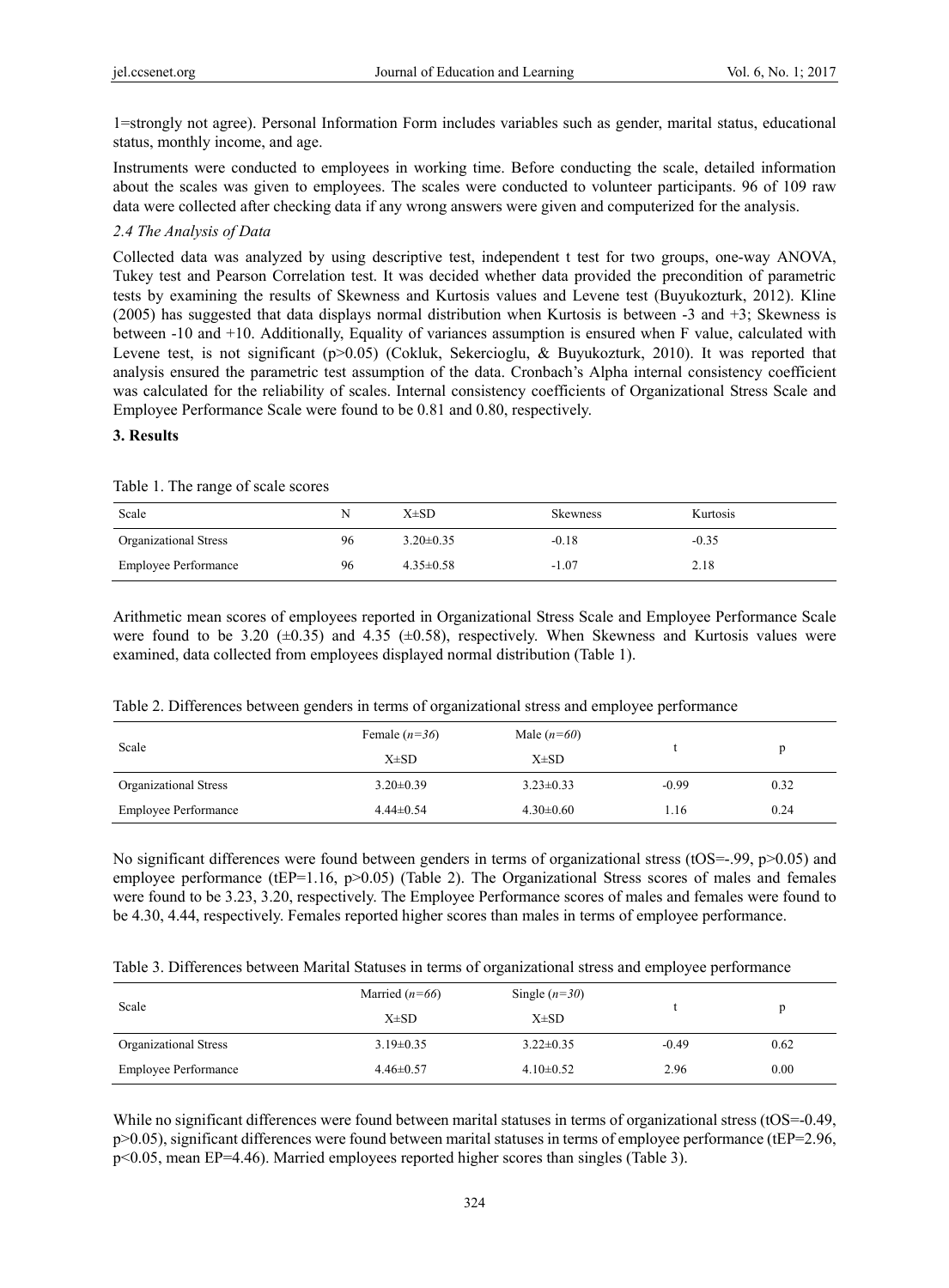|                             | Undergraduate   | Master          | Doctorate       |      |      |
|-----------------------------|-----------------|-----------------|-----------------|------|------|
| Scale                       | $(n=75)$        | $(n=13)$        | $(n=8)$         | F    | D    |
|                             | $Ort.\pm Ss$    | $Ort.\pm Ss$    | $Ort.\pm Ss$    |      |      |
| Organizational Stress       | $3.21 \pm 0.34$ | $3.09 \pm 0.37$ | $3.22 \pm 0.43$ | 0.65 | 0.52 |
| <b>Employee Performance</b> | $4.42 \pm 0.50$ | $4.02 \pm 0.77$ | $4.25 \pm 0.78$ | 2.87 | 0.62 |

#### Table 4. Differences between Educational Statuses in terms of organizational stress and employee performance

No significant differences were found between educational statuses in terms of organizational stress and employee performance (FOS=0.65, p=0.52>0.05; FEP=2.87, p=0.62>0.05) (Table 4).

Table 5. Differences between monthly incomes in terms of organizational stress and employee performance

|                             | Low             | Medium          | High            |      |      |
|-----------------------------|-----------------|-----------------|-----------------|------|------|
| Scale                       | $(n=27)$        | $(n=47)$        | $(n=22)$        | F    | P    |
|                             | $X\pm SD$       | $X\pm SD$       | $X\pm SD$       |      |      |
| Organizational Stress       | $3.15 \pm 0.44$ | $3.21 \pm 0.31$ | $3.24 \pm 0.34$ | 0.46 | 0.62 |
| <b>Employee Performance</b> | $4.31 \pm 0.54$ | $4.36 \pm 0.63$ | $4.36 \pm 0.51$ | 0.06 | 0.93 |

No significant differences were found between monthly incomes in terms of organizational stress and employee performance (FOS=0.46, p=0.62>0.05; FEP=0.06, p=0.93>0.05).

|                         | $24 - 33$       | 34-43           | 44 and over     |      |      |                        |
|-------------------------|-----------------|-----------------|-----------------|------|------|------------------------|
| Scale                   | $(n=48)$        | $(n=24)$        | $(n=24)$        | F    | P    | Differences            |
|                         | $X\pm SD$       | $X\pm SD$       | $X\pm SD$       |      |      |                        |
| Organizational Stress   | $3.25 \pm 0.34$ | $3.06 \pm 0.37$ | $3.23 \pm 0.34$ | 2.55 | 0.08 |                        |
| Employee<br>Performance | $4.42 \pm 0.61$ | $4.54 \pm 0.47$ | $4.51 \pm 0.50$ | 4.92 | 0.00 | $(24-33)-(34-43)-(44)$ |

Table 6. Differences between age groups in terms of organizational stress and employee performance

While no significant differences were found between age groups in terms of organizational stress, significant differences were found between age groups in terms of employee performance ( $FOS = 2.55$ ,  $p = 0.08 > 0.05$ ; FEP=4.92,  $p=0.00<0.05$ ). According to Tukey test, applied to determine which group caused the difference, employees between the ages of 34-43 years (mean=4.54) reported higher scores than those between 24-33 years and 44 and over (Table 6).

Table 7. Correlation between organizational stress and employee performance

|                              | <b>Employee Performance</b> |         |  |  |  |
|------------------------------|-----------------------------|---------|--|--|--|
|                              | Ν                           |         |  |  |  |
| <b>Organizational Stress</b> | 96                          | $-0.06$ |  |  |  |

No significant correlation was found between organizational stress and employee performance (rOS=-0.06, p>0.05) (Table 7).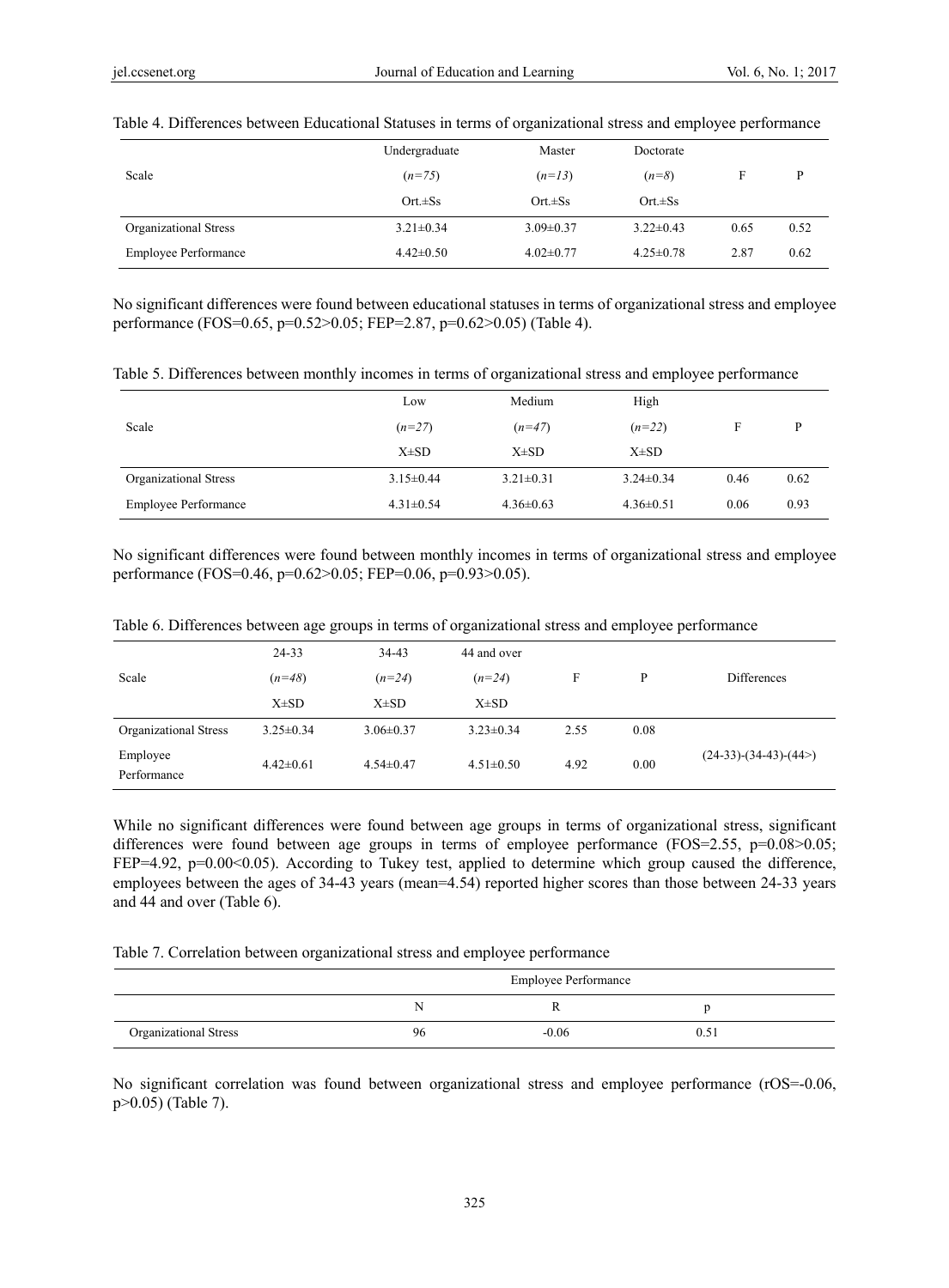## **4. Conclusion and Discussion**

According to analyzed data, no significant differences were found between genders in terms of organizational stress and employee performance of employees working in provincial directorate of youth and sport. In the literature, while the results of some studies are parallel to our findings in terms of gender (Gulluoglu, 2012; Kilic, Yumusak, & Yildiz, 2013; Ozkaya, Yakin, & Ekinci, 2008; Uzum, 2010), some studies show that female employees report higher scores than males in terms of organizational stress and employee performance (Can, 2010; Michael, Stalikas, Kallia, Karagianni, & Christine, 2009; Bayik, Ozsoy, Ardahan, Ozkahraman, & Iz, 2006; Ergun, 2008; Yurtseven, 2016). According to another result, no significant differences were found between marital statuses in terms of terms of organizational stress and employee performance of employees working in provincial directorate of youth and sport. In the studies of Ergun (2008), Ozkaya, Yakin and Ekinci (2008), Uzum (2010), Dereli (2010) and Akbas (2007) no significant differences were found between genders, and these results have parallels with our findings. In contrast with these results, married employees reported higher scores in the studies in nurses by Karahan, Gurpinar, and Ozyurek (2007) and in administrators by Yurtseven (2016), and these results are parallel to our findings.

No significant differences were found between age groups in terms of organizational stress. The findings of Ergun (2008), conducted in employee of health business, supported the results of our study. In contrast to this, Karahan et al. (2007) found statistically significant differences between age groups. In study in which academician participated, Yildirim and Tasmektepgil (2011) found significant differences between age groups. These results supported our findings. It was found that educational status had no impact on organizational stress. The findings of some research in which the differences between educational statuses were examined, supported our results (Gulloglu, 2012; Ergun, 2008; Uzum, 2010). However, Yurtseven (2016) found significant differences between educational statuses, and the results showed that employees having master degree had higher scores than others.

In this study, no significant differences were found between genders in terms of employee performance. The study results of Ergun (2008) in which the differences between genders were examined in terms of employee performance supported our findings. Similarly, Cengiz (2008) found no significant differences between genders in terms of employee performance of employees working in hotels.

Significant differences were found between marital statuses in terms of employee performance in favor of married employees. Married employees reported higher scores than singles. While Ergun (2008) found significant differences between marital statuses, Cengiz (2008) and Senturk and Tekin (2015) found no significant differences between married and single employees in terms of performance. It was found that age was a factor in determining employee performance. In another word, employee performance can vary by age groups. However, Cengiz (2008) found no significant differences between age groups.

Correlation analysis displayed that no significant relationship existed between organizational stress and employee performance in our sample. It can be said that organizational stress is not an impact on the employee performance of our study sample. However, Turunc and Celik (1987) found positive correlation between performance and stress.

Collected data from employees was analyzed. It was reported that data displayed normal distribution when Skewness and Kurtosis values of Organizational Stress and Employee Performance were examined. No significant differences were found between genders in terms of both organizational stress and employee performance. This result showed that both female and male employees had the same level organizational stress and employee performance scores of female and male employees were found to be close to each other. According to t test results, no significant differences were found between marital statuses, however, married employees reported higher scores than singles. It can be said that both married and single employees have organizational stress arising from the institution. It can be interpreted that regular family life and having responsibilities are effective in the differences between marital statuses in terms of employee performance.

No significant differences were found between educational statuses in terms of organizational stress and employee performance of the participants. It can be said that educational level is not an impact on organizational stress and employee performance. ANOVA test showed that no significant differences existed between monthly incomes in terms of organizational stress and employee performance. It can be interpreted that no significant differences exist between monthly incomes because there are no performance-based wage policy and accordingly there is no competition between employees.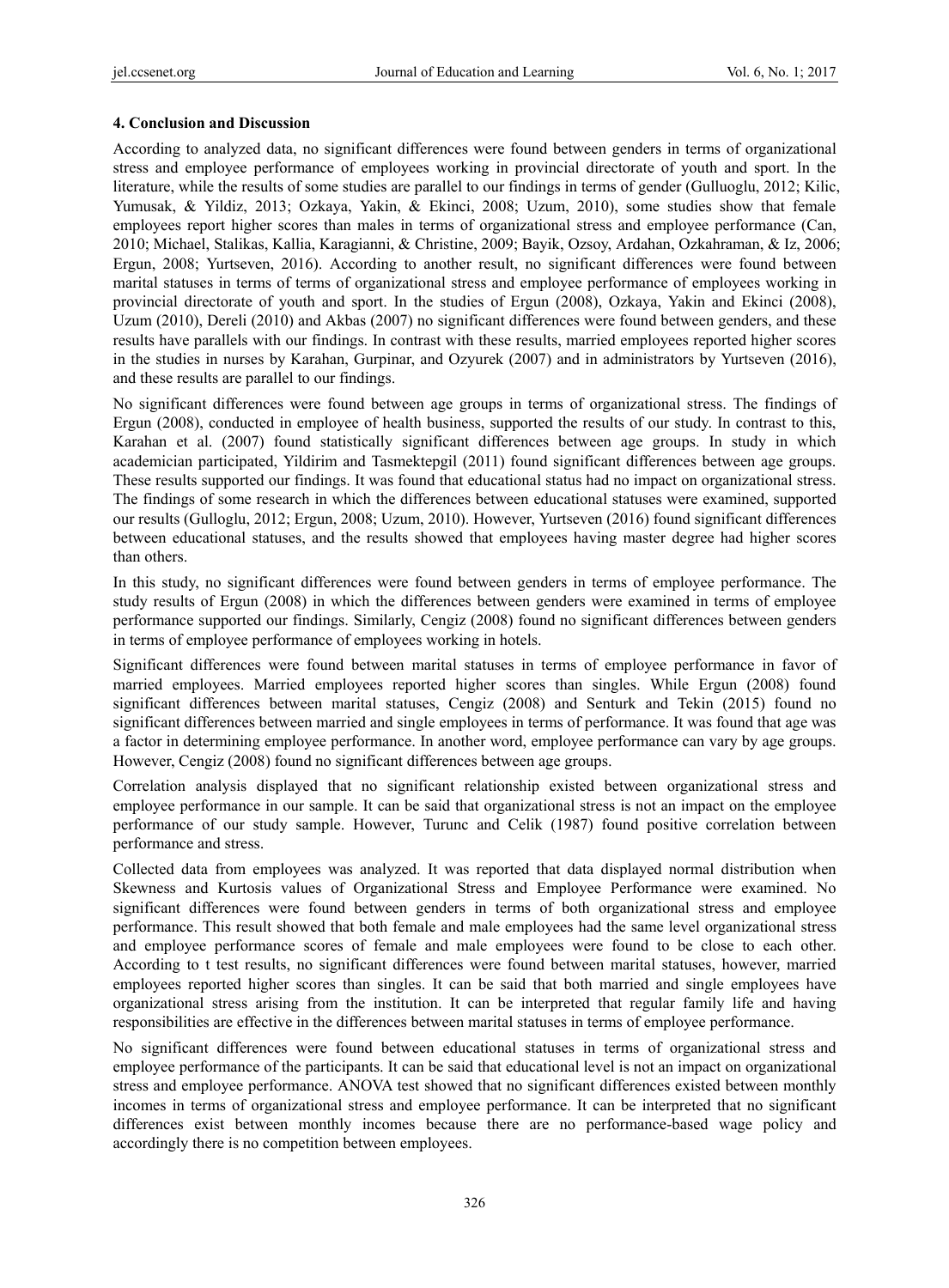Significant differences were found between age groups in terms of employee performance while no significant differences were found in terms of organizational stress. It was found that employees aged between 34-43 years had higher scores than other age groups in terms of employee performance. This result can be interpreted that these employees have more mature opinions mentality and may work conspiratorially. According to age group results, employee performance of employees aged between 24-33 years may be affected because they may have adaptation problems and work conspiratorially. For the employees aged over 44 years, it can be said that they may have reached the burnout level; correspondingly these employees reported lower scores in employee performance. Correlation results showed that no significant relationship existed between organizational stress and employee performance.

#### **References**

- Akal, Z. (1992). *İsletmelerde performans olcum ve denetimi: Cok yonlu performans gostergeleri*. Ankara: MPM Yayinlari.
- Akbas, G. (2007). *Servis hemsirelerinin stres ve motivasyon duzeylerinin belirlenmesi* (Unpublished master's thesis). Halic University, Istanbul, Turkey.
- Arrington, P. (2008). *Stress At Work: How Do Social Workers Cope*? Washington: National Association of Social Workers.
- Baransel, A. (1993). *Cagdas yonetim dusuncesinin evrimi*. Istanbul: Avciyol Yayinlari.
- Basaran, İ. E. (1984). *Yonetime giris*. Ankara: Ankara Universitesi Egitim Fakultesi.
- Bastug, G., Pala, A., Kumartasli, M., Gunel, I., & Duyan, M. (2016). Investigation of the relationship between organizational trust and organizational commitment. *Universal Journal of Educational Research*, *4*(6), 1418-1425. https://dx.doi.org/10.13189/ujer.2016.040619
- Bayik, A., Ozsoy, S. A., Ardahan, M., Ozkahraman, S., & Iz, F. B. (2006). Kadinların stres verici yasam olaylariyla karsilasma durumlari. *Ataturk Universitesi Hemsirelik Yuksekokulu Dergisi*, *9*(2), 1-12.
- Blaug, R., Kenyon, A., & Lekhi, R. (2007). *Stress at Work*. London: The Work Foundation.
- Buyukozturk, S. (2012). *Sosyal bilimler icin veri analizi el kitabi*. Ankara: Pegem Akademi.
- Can, S. (2010). Organizational stressors for the students teachers in State Universities. *Procedia Social and Behavioral Sciences*, *2*(2), 4853-4857. https://dx.doi.org/10.1016/j.sbspro.2010.03.783
- Cengiz, S. (2008). *Otel isletmelerinde çalisanlarin orgutsel bagliliginin isgoren performansi uzerindeki etkileri* (Unpublished master's thesis). Adnan Menderes University, Aydin, Turkey.
- Cicei, C. C. (2012). Occupational stress and organizational commitment in Romanian public organizations. *Social and Behavioral Sciences*, *33*, 1077-1081. https://dx.doi.org/10.1016/j.sbspro.2012.01.288
- Cakici, A., & Dogan, S. (2014). Orgutsel sinizmin is performansina etkisi: Meslek yuksekokullarinda bir arastirma. *Dogus Universitesi Dergisi*, *15*(1), 79-89.
- Cokluk, O., Sekercioglu, G., & Buyukozturk, S. (2010). *Sosyal bilimler icin cok degiskenli istatistik: SPSS ve LISREL uygulamalari*. Ankara: Pegem Akademi.
- Col, G. (2008). Algilanan guclendirmenin isgoren performansi uzerine etkileri. *Dogus Universitesi Dergisi*, *9*(1), 35-46.
- Daft, R. L. (1991). *Management* (2nd ed.). Orlando: The Dryden Press.
- Dereli, E. (2010). *The effect of organizational sources of stress on employees' job-related affective well-being*  (Unpublished master's thesis). Marmara University, Istanbul, Turkey.
- Didymus, F. F., & Fletcher, D. (2014). Swimmers' experiences of organizational stress: Exploring the role of cognitive appraisal and coping strategies. *Journal of Clinical Sport Psychology*, *8*, 159-183. https://dx.doi.org/10.1123/jcsp.2014-0020
- Dogu, G., & Yilmaz, B. (2015). Study on relationship between working performance and organizational silence among employees of Central Organization of Ministry of Youth and Sports. *International Journal of Science Culture and Sport*, *3*(4), 47-58.
- Ergun, G. (2008). *Saglik isletmelerinde orgutsel stresin isgüçü performansiyla etkilesiminin incelenmesi*. Dokuz Eylul University, Izmir, Turkey.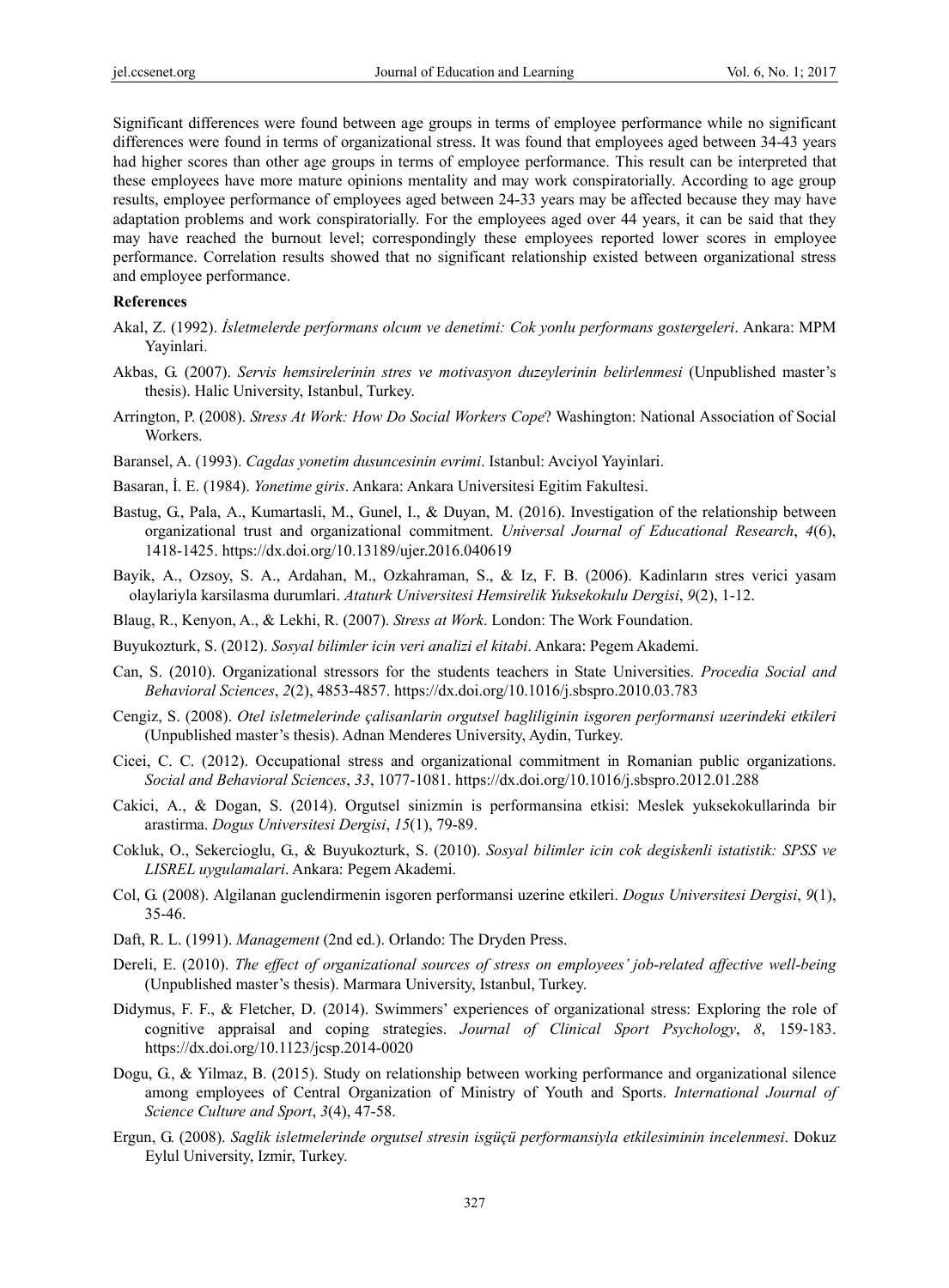- Fletcher, D., & Hanton, S. (2003). Sources of organizational stress in elite sports performers. *The Sport Psychologist*, *17*, 175-195. https://dx.doi.org/10.1123/tsp.17.2.175
- Gulluoglu, O. (2012). Yerel televizyon calisanlarinin orgutsel stres faktorleri: Kayseri ilinde bir arastirma. *Istanbul Universitesi Iletisim Fakultesi Dergisi*, *2*(43), 77-104.
- Ilgar, L. (1996). *Egitim yonetimi, okul yonetimi, sinif yonetimi*. Istanbul: Beta Yayincilik.
- Karahan, A., Gurpinar, K., & Ozyurek, P. (2007). Hizmet sektorundeki isletmelerin orgut ici stres kaynaklari: Afyon ili merkezindeki hastanelerde calisan cerrahi hemsirelerin stres kaynaklarinin belirlenmesi. *Ekonomik ve Sosyal Arastirmalar Dergisi*, *3*(1), 27-44.
- Kilic, R., Yumusak, S., & Yildiz, H. (2013). Banka calısanlarinin maruz kaldiklari bireysel ve orgutsel stres kaynaklari arasindaki iliskilerin incelenmesi. *Eskisehir Osmangazi Universitesi IIBF Dergisi*, *8*(2), 71-92.
- Kirkman, B. L., & Rosen, B. (1999). Beyond self-management: Antecedents and consequences of team empowerment. *Academy of Management Journal*, *42*, 58-74. https://dx.doi.org/10.2307/256874
- Kline, R. B. (2005). *Principles and practice of structural equation modeling: Methodology in the social sciences*. New York, NY: Guilford Press.
- Koc, M. (1994). K.T.Ü. Fatih Egitim Fakultesi birinci sinif ogrencilerinin mesleki secimlerine etki eden faktorlerin belirlenmesi. *Cagdas Egitim Dergisi*, *19*, 204-216.
- Kristiansen, E., Halvari, H., & Roberts, G. C. (2012). Organizational and media stress among professional football players: Testing an achievement goal theory model. *Scandinavian Journal of Medicine and Science in Sports*, *22*, 569-579. https://dx.doi.org/10.1111/j.1600-0838.2010.01259.x
- Kristiansen, E., Murphy, D., & Roberts, G. C. (2012). Organizational stress and coping in U.S. Professional soccer. *Journal of Applied Sport Psychology*, *24*, 207-223. https://dx.doi.org/10.1080/10413200.2011.614319
- Michael, G., Stalikas, A., Kallia, H., Karagianni, C., & Christine, K. (2009). Gender differences in experiencing occupational stress: The role of age, education and marital status. *Stress and Health*, *25*(5), 397-404. https://dx.doi.org/10.1002/smi.1248
- Onay, M., Suslu, Z. H., & Kilci, S. (2011). Iletisim tarzinin ve sozsuz iletisimin calisanların is performansina etkisi: Posta dagiticilari ve hemsireler uzerine bir arastirma. *Organizasyon ve Yonetim Bilimleri Dergisi*, *3*(1), 102-113.
- Ogut, A., & Kaplan, M. (2015). Saglik sektorunde psikolojik sermayenin is performansı uzerindeki etkisi. *Selcuk Universitesi Iktisadi ve Idari Bilimler Fakultesi Sosyal ve Ekonomik Arastirmalar Dergisi*, *15*(30), 86-99.
- Ozkaya, M. O., Yakin, V., & Ekinci, T. (2008). Stres duzeylerinin calisanlarin is doyumu uzerindeki etkisi: Celal Bayar Universitesi calisanlari uzerine ampirik bir arastirma. *Celal Bayar Universitesi Iktisadi ve Idari Bilimler Fakultesi Yonetim ve Ekonomi Dergisi*, *15*(1), 163-180.
- Ozutku, H., Agca, V., & Cevrioglu, E. (2008). Lider-uye etkilesim teorisi cercevesinde, yonetici-ast etkilesimi ile orgutsel baglilik boyutlari ve is performansi arasindaki iliski: Ampirik bir inceleme. *Iktisadi ve Idari Bilimler Dergisi*, *22*(2), 193-210.
- Rabinowitz, S. S. (1987). Facets of role conflict, role-specific performance, and organizational level within the academic career. *J Vocational Behav*, *30*, 72-83. https://dx.doi.org/10.1016/0001-8791(87)90027-3
- Suliman, A. M. T. (2001). Work performance: Is it one thingor many things? The multi dimensionality of performance in a Middle Eastern Context. *The International Journal of Human Resource Management*, *6*, 1049-1061. https://dx.doi.org/10.1080/713769689
- Senturk, F. K., & Tekin, Y. (2015). Orgutsel baglilik, orgutsel destek ve is arkadasi desteginin isgoren performansi uzerine etkileri: AVM calisanlari ornegi. *Uluslararası Alanya Isletme Fakultesi Dergisi*, *7*(2), 195-206.
- Theorell, T., Perski, A., & Åkerstedt, T. (1988). Changes in job strain in relation to changes in physiological state. *Scand J Work Environ Health*, *14*, 189-196. https://dx.doi.org/10.5271/sjweh.1932
- Turunc, O., & Celik, M. (2010). Calisanlarin algiladiklari orgutsel destek ve is stresinin orgutsel ozdeslesme ve is performansina etkisi. *Yonetim ve Ekonomi*, *17*(2), 183-206.